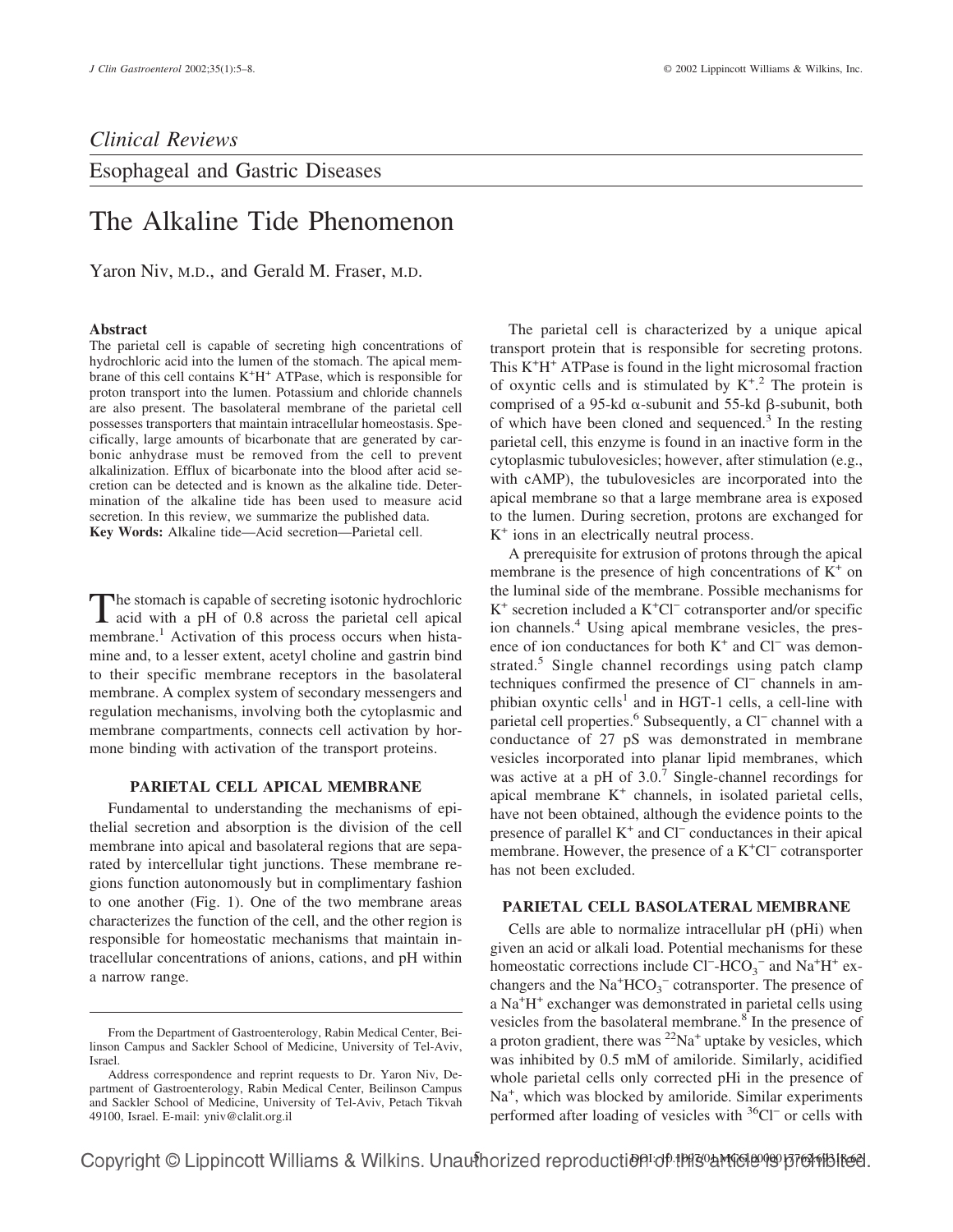

**FIG. 1.** The important ion transport mechanisms for acid secretion by parietal cells.

 $HCO<sub>3</sub><sup>-</sup>$  showed that chloride and bicarbonate transport were interdependent and indicated the presence of a Cl<sup>−</sup>HCO<sub>3</sub><sup>-</sup> exchanger.

Intracellular pH can be measured using pH-sensitive immunofluorescent dyes, such as BCECF.<sup>9</sup> The effect of blocking different transporters can give clues to the way they function in the resting and stimulated parietal cell. The secretion of H<sup>+</sup>, K<sup>+</sup>, and Cl<sup>−</sup> has consequences for the parietal cell to maintain pHi and intracellular ion concentrations. In addition, the production of protons is paralleled by the equimolar production of bicarbonate, which must be removed from the cell.

It would be expected that pHi would rise after exposure to histamine. The pH rise was relatively small in two studies $10,11$  and was unchanged in another study.<sup>12</sup> Inhibition of the Cl<sup>−</sup> HCO3 <sup>−</sup> exchanger with a stilbene derivative  $(H<sub>2</sub>DIDS)$  lead to a much faster increase in pHi in stimulated parietal cells, which indicates that  $HCO_3^-$  is removed by this mechanism. In addition, this exchanger supplies the Cl<sup>−</sup> for secretion of HCl so that inhibition of the exchanger reduces acid secretion.<sup>13</sup>

The activity of the  $Na<sup>+</sup>H<sup>+</sup>$  exchanger, which removes intracellular  $H^+$  in exchange for  $Na^+$  in the stimulated cell has been found to be both increased,<sup>10</sup> decreased,<sup>11</sup> and unchanged<sup>12</sup> in stimulated parietal cells. The increase in activity was explained as being important to increase intracellular  $Na<sup>+</sup>$ , which in turn is supplied to the  $Na<sup>+</sup>K<sup>+</sup>$ ATPase, which increases intracellular  $K^+$  for secretion through apical  $K^+$  channels. In contrast, the decrease in activity may be important to prevent increased alkalinization of the parietal cell in addition to the rise in pH caused by acid secretion. It appears that the important mechanism for maintaining pHi in the stimulated parietal cell is the  $Cl<sup>-</sup> HCO<sub>3</sub><sup>-</sup> exchange. <sup>13</sup>$ 

When resting parietal cells are acidified and the Na<sup>+</sup>H<sup>+</sup> exchanger is blocked by amiloride in the presence of bicarbonate, pHi is restored by a sodium/bicarbonate–dependent mechanism.<sup>14</sup> It was concluded that this  $Na^+HCO_3^-$  exchange may be important for increasing intracellular bicarbonate. This in turn can be exchanged for Cl<sup>−</sup> via the  $CI<sup>-</sup> HCO<sub>3</sub><sup>-</sup>$  exchanger so that the parietal cell can be charged with Cl<sup>−</sup> in preparation for secretion of HCl. In contrast, no evidence for a bicarbonate-driven sodium uptake could be demonstrated in a study in which basolateral membrane vesicles were used.<sup>15</sup> Thus, the importance of this exchanger remains unclear.

There are  $K^+$  channels in the basolateral membrane, which are stimulated early in the process of secretion.<sup>16</sup> These large conductance, inwardly rectifying channels hyperpolarize the cell membrane and, therefore, increase the driving force for exit of Cl− at the apical membrane. There appear to be differences in the control of thesis channels between mammalian species in which cAMP and carbachol had no effect<sup>16</sup> and amphibian species in which two types of channels were found to respond to carbachol or cAMP, respectively.<sup>17</sup>

#### **ALKALINE TIDE**

To prevent alkalinization of the parietal cell concomitantly with acid secretion, bicarbonate extrusion must occur to prevent cell death.<sup>18</sup> It was thought teliologically that for every proton secreted, a  $HCO_3^-$  ion enters the bloodstream. This process, with physiologic consequences, was first recognized in the 1960s as alkalinization of the blood and urine after a meal and was termed the "alkaline tide."<sup>19,20</sup> We have incorporated that expression to denote the increment in total body  $HCO_3^-$  that accompanies the acute increase in the rate of acid secretion.

The alkaline tide can be calculated by multiplying the change in blood base excess (in meq/L) by the initial volume of distribution of added bicarbonate. The latter has been studied by several methods $21$  and has been found to be related to body weight (in kg) by a mean "coefficient of distribution" constant of 0.3. This factor is valid for up to 1 hour after the acute event<sup>20</sup> according to the following equation:

alkaline tide (meq) =  $\{\Delta BE(meq/L) \times f60 \times w(kg)\}\$  $+$  U(meq)

where  $\Delta BE$  indicates the change in base excess;  $f60$ , coefficient of volume distribution (the subscript indicating the 60 minutes time-dependence of the coefficient); w, body weight; and U, net urinary excretion of base during the same interval. Because U accounted for a negligible fraction of the alkaline tide, it can be omitted.

Copyright © Lippincott Williams & Wilkins. Unauthorized reproduction of this article is prohibited.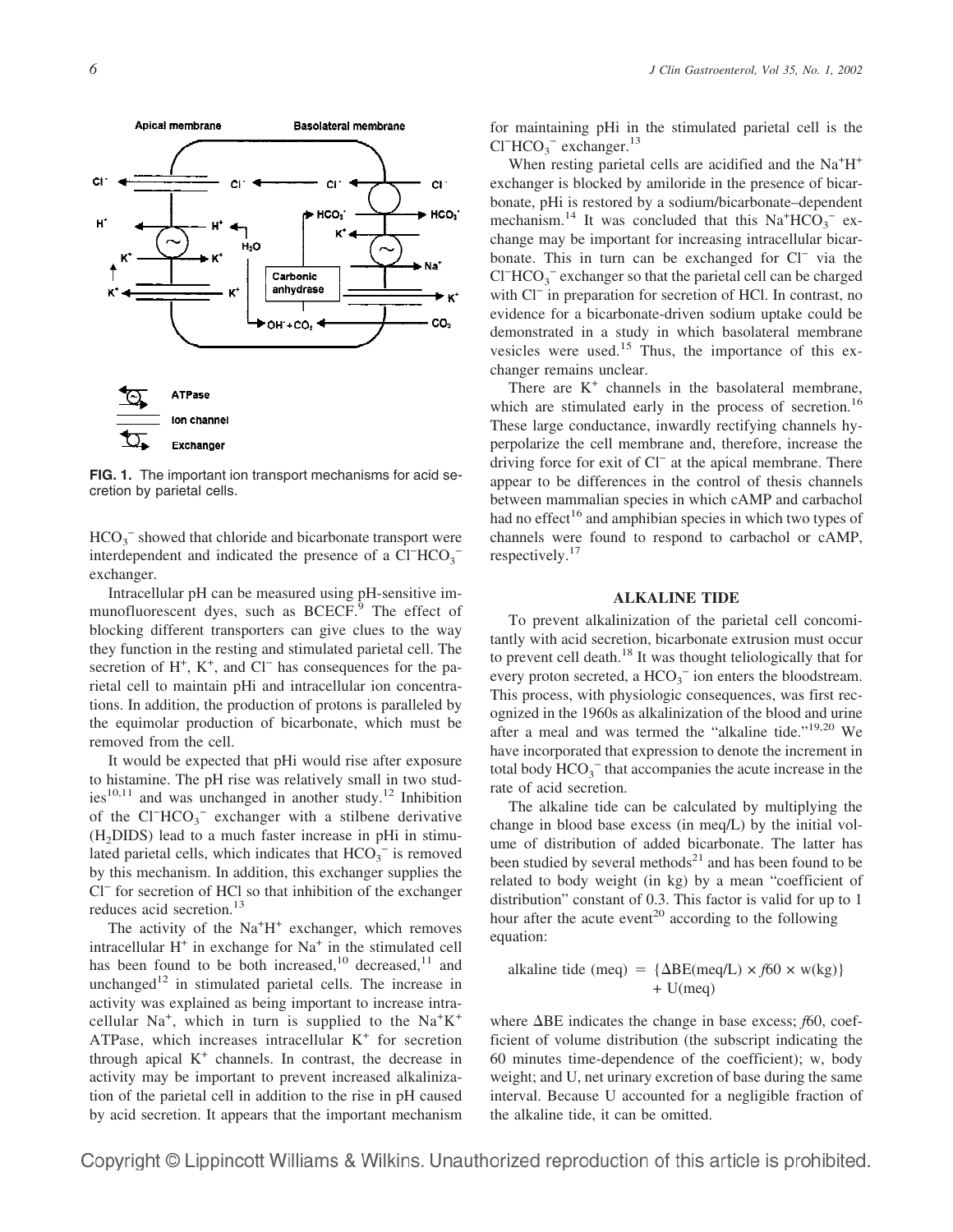In studies by Rune<sup>19,20</sup> and ourselves,<sup>22</sup> it was shown that when alkaline tide and acid secretion are measured simultaneously after histamine or pentagastrin stimulation, the bicarbonate accumulation in arterial or arterialized venous blood augments in a linear fashion and the peak value is equivalent to the amount of acid recovered.

We have studied the applicability of the alkaline tide as a clinical measure of acid secretion in arterial blood and arterialized venous blood<sup>23</sup> and have established a method for estimation of gastric acid output rate. The development of a reliable and reproducible technique, in which arterialized venous blood is obtained after immersion of the hand in a water bath at  $45^{\circ}$ C, has made this possible.<sup>22,24</sup> We also found that cimetidine or vagotomy lead to the abolition of postprandial alkaline tide in arterialized venous blood from duodenal ulcer patients. The practical importance of the measurement of alkaline tide may be the demonstration of incomplete vagotomy, after vagotomy and pyloroplasty, in symptomatic patients.

There have been 17 studies of alkaline tide (Table  $1$ ,<sup>22,24–38</sup> with confirmation of this phenomenon in all but two of them.37,38 These studies have been performed in experimental animals, in human volunteers, in patients with duodenal ulcer disease, and in children in whom the loss of alkaline tide was a marker for infection. Increased base has been found in arterial and venous blood, in arterialized venous blood obtained from peripheral veins after warming of the hand in a water bath at 45°C, and in urine. Various methods of stimulating acid secretion have been used, including a protein-rich meal, gastrin, pentagastrin, histamine, and betazole. In some of the studies, it was found that surgical vagotomy or antisecretory agents lead to the disappearance of alkaline tide. A reverse phenomenon to alkaline tide was demonstrated after stimulation of pancreatic secretion with secretin.<sup>34</sup> Microelectrode studies showed that there was acidification of pancreatic tissue under these conditions.

Two studies did not confirm the existence of the alkaline tide phenomenom.37,38 The lack of effect of cimetidine, ranitidine, or omeprazole provided the main evidence. Johnson et al.<sup>38</sup> failed to demonstrate an increase in carbon dioxide in expired air after a meal, with or without omeprazole. Because they were unable to detect either renal or pulmonary compensatory phenomena, it was concluded that alkalinization (if it occurs) was of no physiologic significance. Further support for this study was obtained from microscopic examination of blood flow in capillaries in gastric glands at the base of the parietal cells. $37$  It was found

|  |  |  |  |  | <b>TABLE 1.</b> Association between alkaline tide and gastric acid output |  |
|--|--|--|--|--|---------------------------------------------------------------------------|--|
|--|--|--|--|--|---------------------------------------------------------------------------|--|

| <b>Series</b>                    | Setting                         | Source                                          | Association                                  | <b>Stimulus</b>            | Antagonist                |
|----------------------------------|---------------------------------|-------------------------------------------------|----------------------------------------------|----------------------------|---------------------------|
| Rune, 19 1965                    | Volunteers                      | Arterial blood                                  | $+$                                          | Histamine, meal            | NT                        |
| Rune, <sup>20</sup> 1966         | Volunteers                      | Arterial blood                                  | $+$                                          | Histamine, meal            | <b>NT</b>                 |
| Hughes, <sup>26</sup> 1977       | Volunteers                      | Venous blood                                    | $+$                                          | Meal, gastrin,<br>betazole | <b>NT</b>                 |
| Weber, <sup>28</sup> 1986        | Eligator                        | Venous blood                                    | $\ddot{}$                                    | Meal                       | <b>NT</b>                 |
| Ahmad. <sup>29</sup> 1986        | Volunteers.<br>postvagotomy     | Urine                                           | $+$                                          | Meal                       | Vagotomy                  |
| Vaziri, 27 1987                  | Volunteers                      | Urine                                           | $+$                                          | Insulin                    | <b>NT</b>                 |
| Langbroek, <sup>30</sup><br>1990 | Dogs                            | Arterial blood                                  | $+$                                          | Meal                       | NT                        |
| Johnson, 31 1990                 | Volunteers,<br>postvagotomy     | Urine                                           | $\ddot{}$                                    | Meal                       | Vagotomy                  |
| Niv. <sup>23</sup> 1992          | Ulcer patients                  | Urine                                           | $\ddot{}$                                    | Pentagastrin, meal         | NT                        |
| Niv, <sup>22</sup> 1993          | Ulcer patients                  | Arterial blood.<br>arterialized<br>venous blood | $+$                                          | Pentagastrin               | <b>NT</b>                 |
| Thomas, 33 1993                  | Children                        | Urine                                           | $\ddot{}$                                    | Meal                       | Ranitidine                |
| Ashley, 34 1994                  | Volunteers                      | Pancreatic<br>parenchima*                       | $+$                                          | Secretin                   | <b>NT</b>                 |
| Niv, 24 1995                     | Ulcer patients,<br>postvagotomy | Arterialized venous<br>blood, urine             | $\ddot{}$                                    | Meal                       | Vagotomy,<br>cimetidine   |
| Niv, 25 1995                     | Ulcer patients                  | Arterialized venous<br>blood                    | $\ddot{}$                                    | Pentagastrin               | Verapamil                 |
| Secor, 35 1995                   | Snakes                          | Venous blood                                    | +, Accompanied<br>with chloride<br>depletion | Meal                       | <b>NT</b>                 |
| Vaziri, 37 1980                  | Volunteers                      | Urine                                           |                                              | Meal                       | Cimetidine                |
| Johnson, 38 1995                 | Volunteers                      | Urine, expired air                              |                                              | Meal                       | Ranitidine,<br>omeprazole |

\*Alkaline tide after pancreatic stimulus.

NT indicates not tested.

Copyright © Lippincott Williams & Wilkins. Unauthorized reproduction of this article is prohibited.